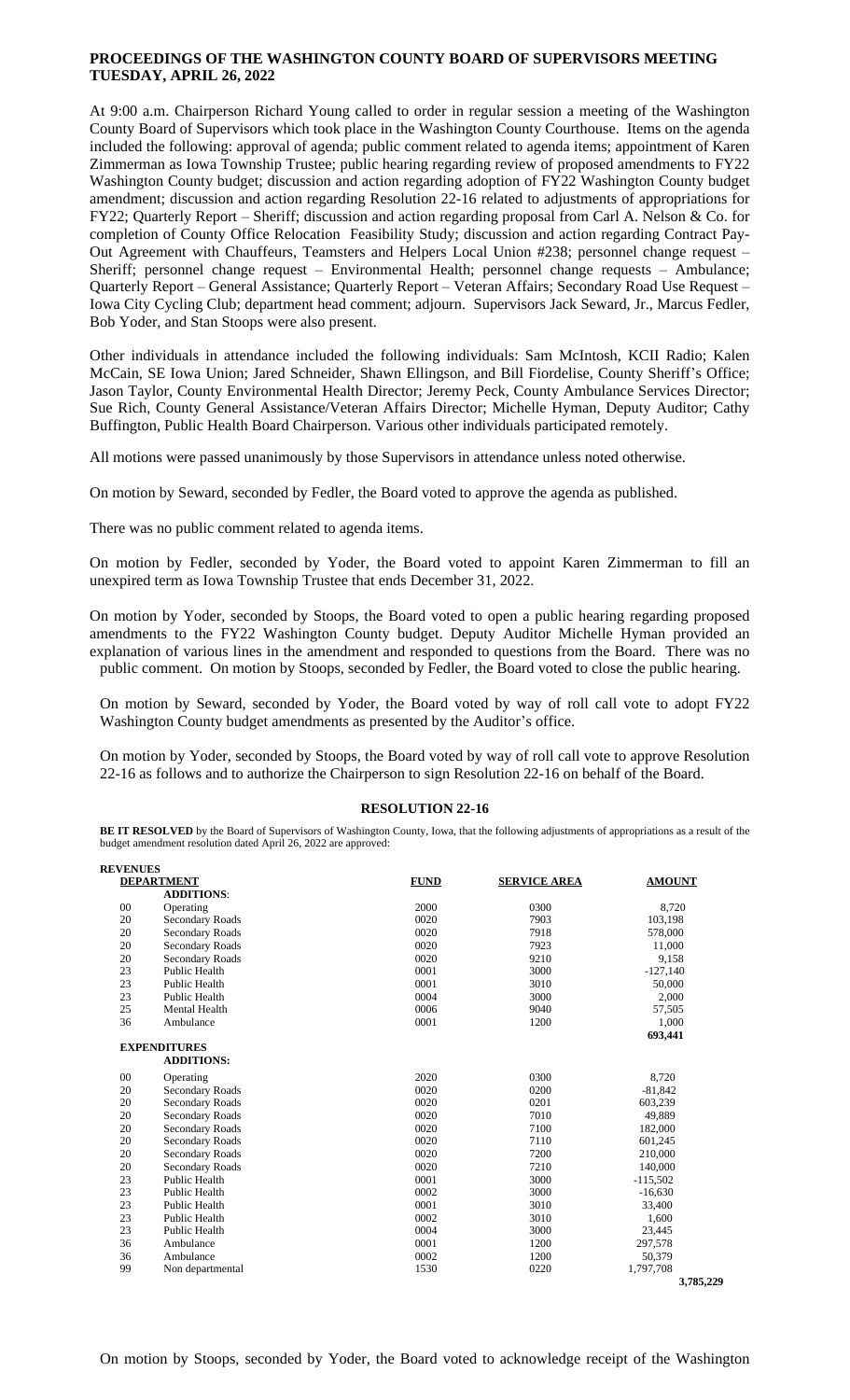County Sheriff's Quarterly Cash Report for the 3<sup>rd</sup> quarter of FY22. The report, presented by Civil Deputy Bill Fiordelise, included a beginning balance of \$9,875.31, total receipts including unallocated funds in the amount of \$44,300.75, correction of a computer error in the amount of \$541.44, total disbursements of \$41,119.14, and an ending balance of \$13,598.36. The complete report is available in the office of the Washington County Auditor.

The Board took up discussion regarding a proposal from Carl A. Nelson & Company, Cedar Falls, for completion of a County Office Relocation Feasibility Study. The proposal includes holding meetings with various County department heads, creation of a program that illustrates existing and future space needs, creation of schematic floor plans, completion of a preliminary code study, and finally evaluation and recommendation services for structural, mechanical, plumbing, and electrical components. The total cost of work for such services will not exceed \$23,500.00. On motion by Seward, seconded by Fedler, the Board voted to accept the proposal from Carl A. Nelson & Company to prepare a County Office Relocation Feasibility Study.

Per Appendix A, Paragraph 1, of the Agreement between Washington County and Chauffeurs, Teamsters and Helpers Local Union #238 the Sheriff has the authority to start a new employee at whatever step the Sheriff determines is appropriate but no employee can begin at a higher step than a current employee with equal years of service in that classification would earn. Effective July 1, 2022, the Sheriff may also provide a signing bonus and/or reimbursement of a police officer reimbursement agreement when recruiting new hires as deemed appropriate. The purpose of the agreement presented for Board action is to allow the Sheriff to enact this portion of the agreement on May 1, 2022, to aid in the hiring and recruitment of a certified officer. The recruit has an agreement with another agency and the Sheriff's Office would be willing to satisfy the remaining cost to facilitate a hiring date prior to July 1, 2022. On motion by Stoops, seconded by Fedler, the Board approved a Contract Pay-Out Agreement with Chauffeurs, Teamsters and Helpers Local Union #238.

On motion by Seward, seconded by Stoops, the Board voted to acknowledge, and authorize the Chairperson to sign, a personnel change request from the Sheriff for Ethan Hansen who will begin duties as a full-time non-exempt Patrol Deputy effective April 30, 2022, at the bi-weekly rate of \$2,084.80. On July 1, 2022 Hansen's bi-weekly rate of compensation will increase to \$2,220.31 (FY23 increase) and on July 15, 2022 Hansen's bi-weekly rate of compensation will increase to \$2,314.03 (3-year step increase pending successful completion of a course in Field Office Training. The County Auditor is hereby authorized to issue pay warrants upon proper certification from the Department Head.

On motion by Stoops, seconded by Yoder, the Board voted to acknowledge, and authorize the Chairperson to sign, a personnel change request from Environmental Health for Director Jason Taylor whose rate of pay will increase to \$32.17 per hour effective May 5, 2022 as a result of reaching an employment anniversary.

On motion by Yoder, seconded by Seward, the Board voted to acknowledge, and authorize the Chairperson to sign, a personnel change request from Ambulance Services for Ron See who began duties as a non-exempt casual part-time EMT effective April 6, 2022, at the rate of \$20.37 per hour. The County Auditor is hereby authorized to issue pay warrants upon proper certification from the Department Head.

On motion by Yoder, seconded by Fedler, the Board voted to acknowledge, and authorize the Chairperson to sign, a personnel change request from Ambulance Services for Toby Hancock who will assume the duties of Field Supervisor effective June 1, 2022, at the rate of \$28.12 per hour. The vote on the motion: Aye-Yoder, Seward, Stoops, Fedler; Nay-Young.

Washington County General Assistance Director Sue Rich presented the 3<sup>rd</sup> quarter Washington County General Assistance report for FY22. She reported that during the quarter five applications for benefits were received with two of the applicants denied and three applications withdrawn. On motion by Stoops, seconded by Seward, the Board voted to acknowledge receipt of the FY22 3rd quarter General Assistance report. The complete report is available in the County Auditor's office.

Washington County Veteran Affairs Director Sue Rich presented the 3<sup>rd</sup> quarter Washington County Veteran Affairs report for FY22. She reported that during the quarter six applications were received with four of the applications being approved for rent and utility assistance for a total of \$900.00. One application was denied and one application was withdrawn. On motion by Stoops, seconded by Seward, the Board voted to acknowledge receipt of the FY22 3<sup>rd</sup> quarter Veteran Affairs report. The complete report is available in the County Auditor's office.

On motion by Fedler, seconded by Stoops, the Board voted to approve, and authorize the Chairperson to sign, a Secondary Road Use Request from the Iowa City Cycling Club for May 7, 2022. There will be two different routes that will take riders through portions of Johnson and Washington County. The event begins at 8:00 a.m.

There was no department head comment.